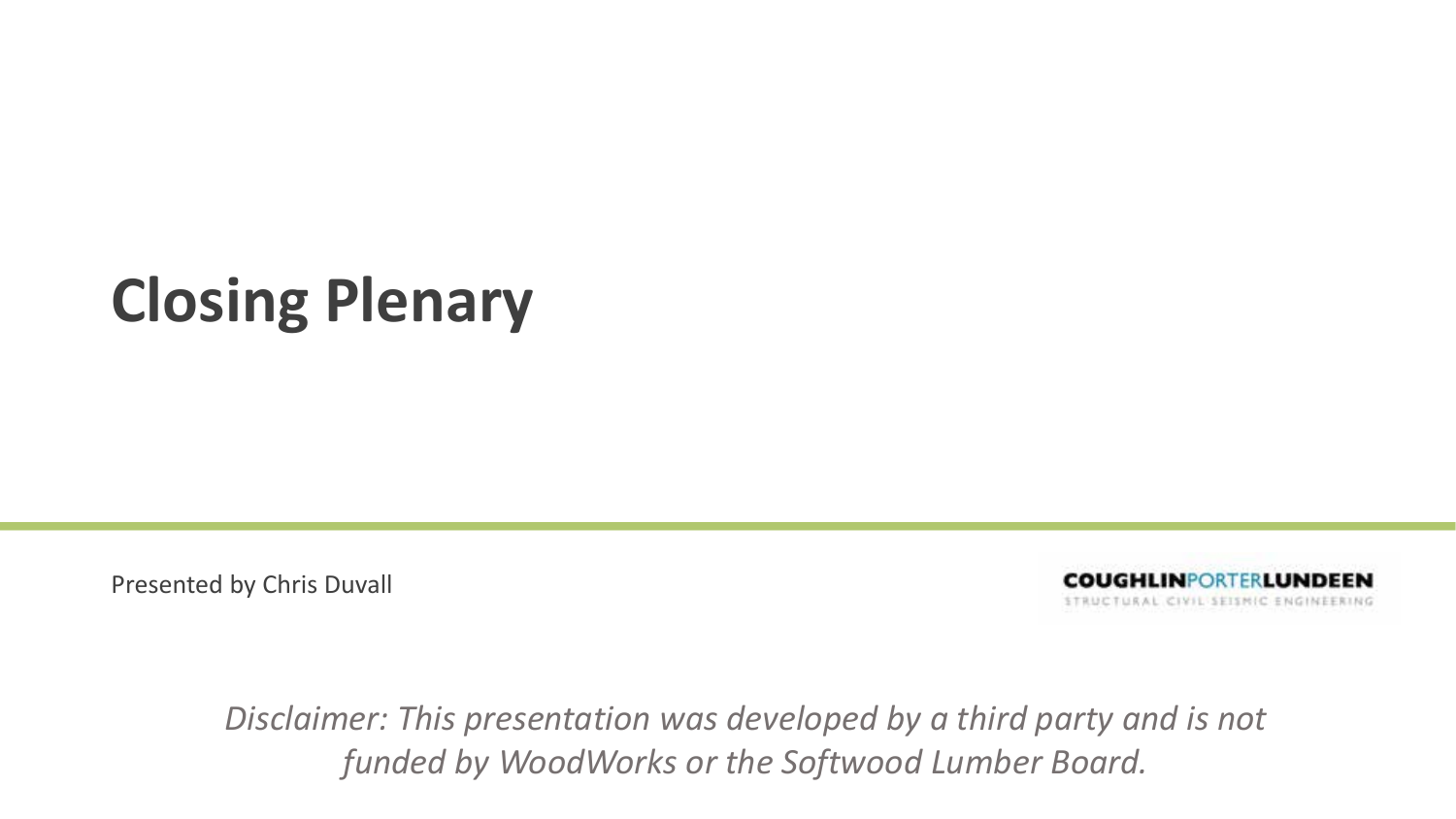"The Wood Products Council" is a Registered Provider with The American Institute of Architects Continuing Education Systems (AIA/CES), Provider #G516.

Credit(s) earned on completion of this course will be reported to AIA CES for AIA members. Certificates of Completion for both AIA members and non‐AIA members are available upon request.

This course is registered with AIA CES for continuing professional education. As such, it does not include content that may be deemed or construed to be an approval or endorsement by the AIA of any material of construction or any method or manner of handling, using, distributing, or dealing in any material or product.

Questions related to specific materials, methods, and services will be addressed at the conclusion of this presentation.

\_\_\_\_\_\_\_\_\_\_\_\_\_\_\_\_\_\_\_\_\_\_\_\_\_\_\_\_\_\_

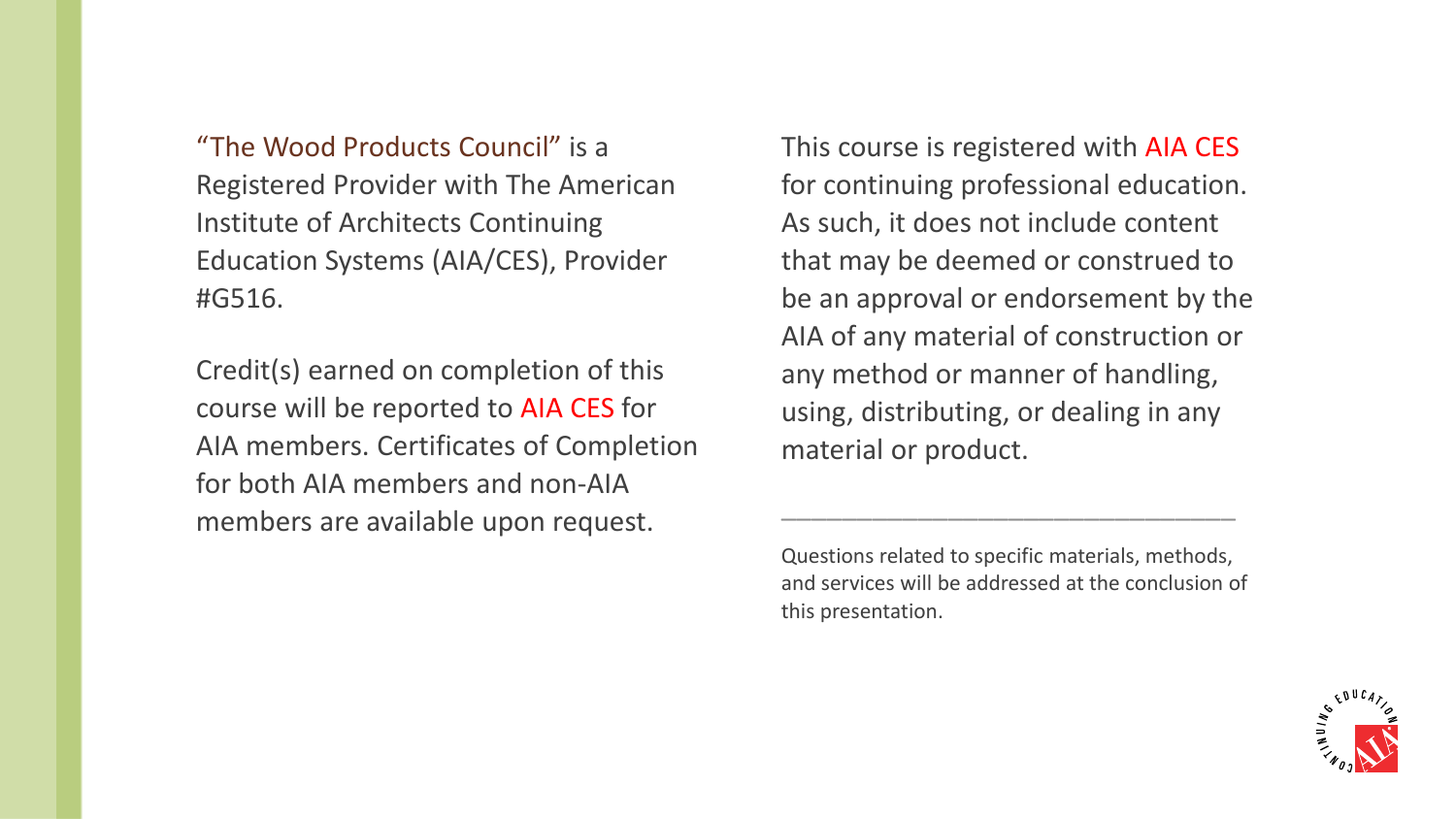New Design Opportunities

Meet Market Demand

Local Products





*Image credit: DLR Group*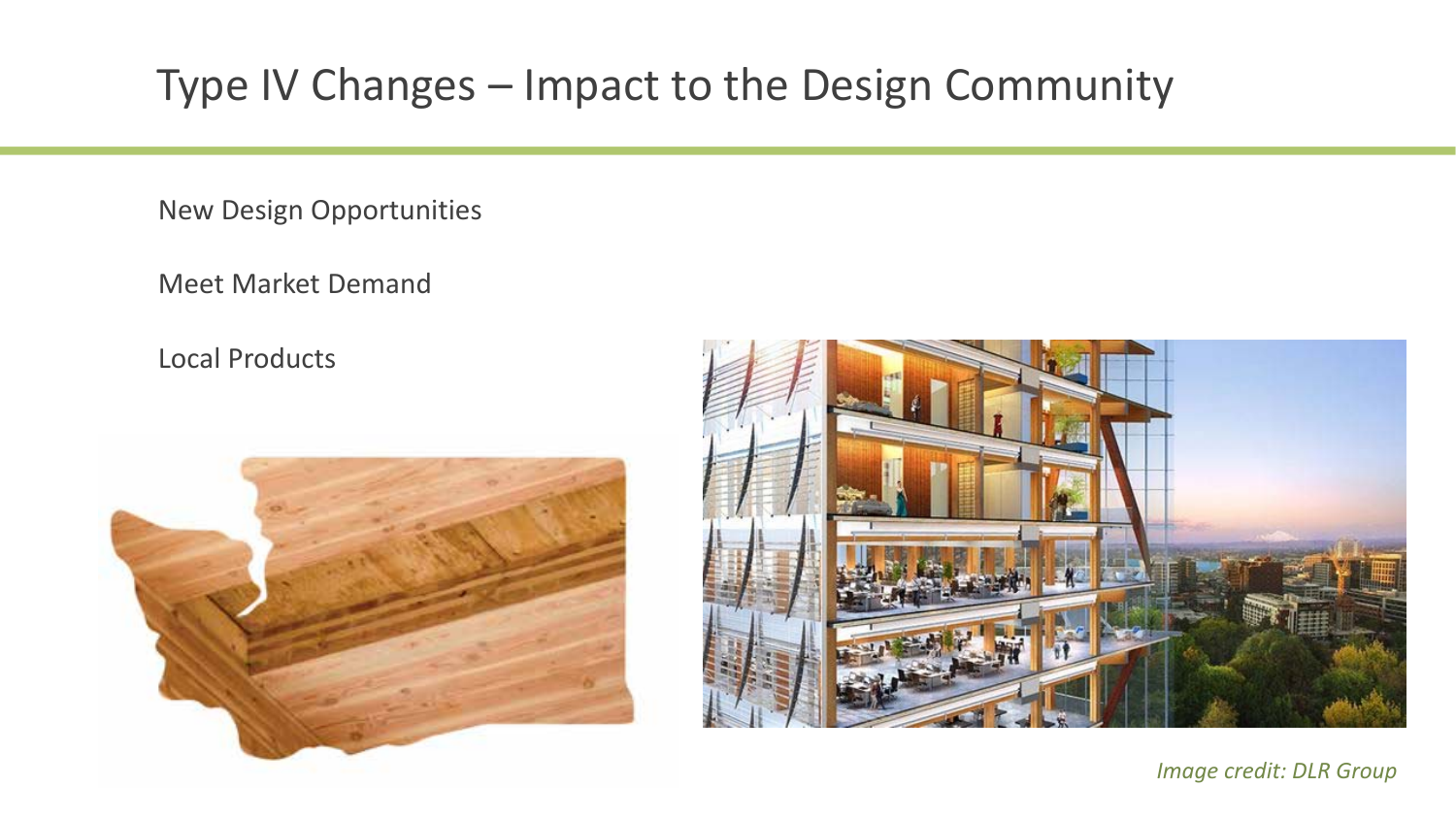Utilize Small Tree Material (regrowth)

*" In less than 8 hours, U.S. Timberlands can re‐ grow all the wood fiber consumed from all North American mass timber construction in 2018."*

*‐ 2019 State of the Industry North American Mass Timber*

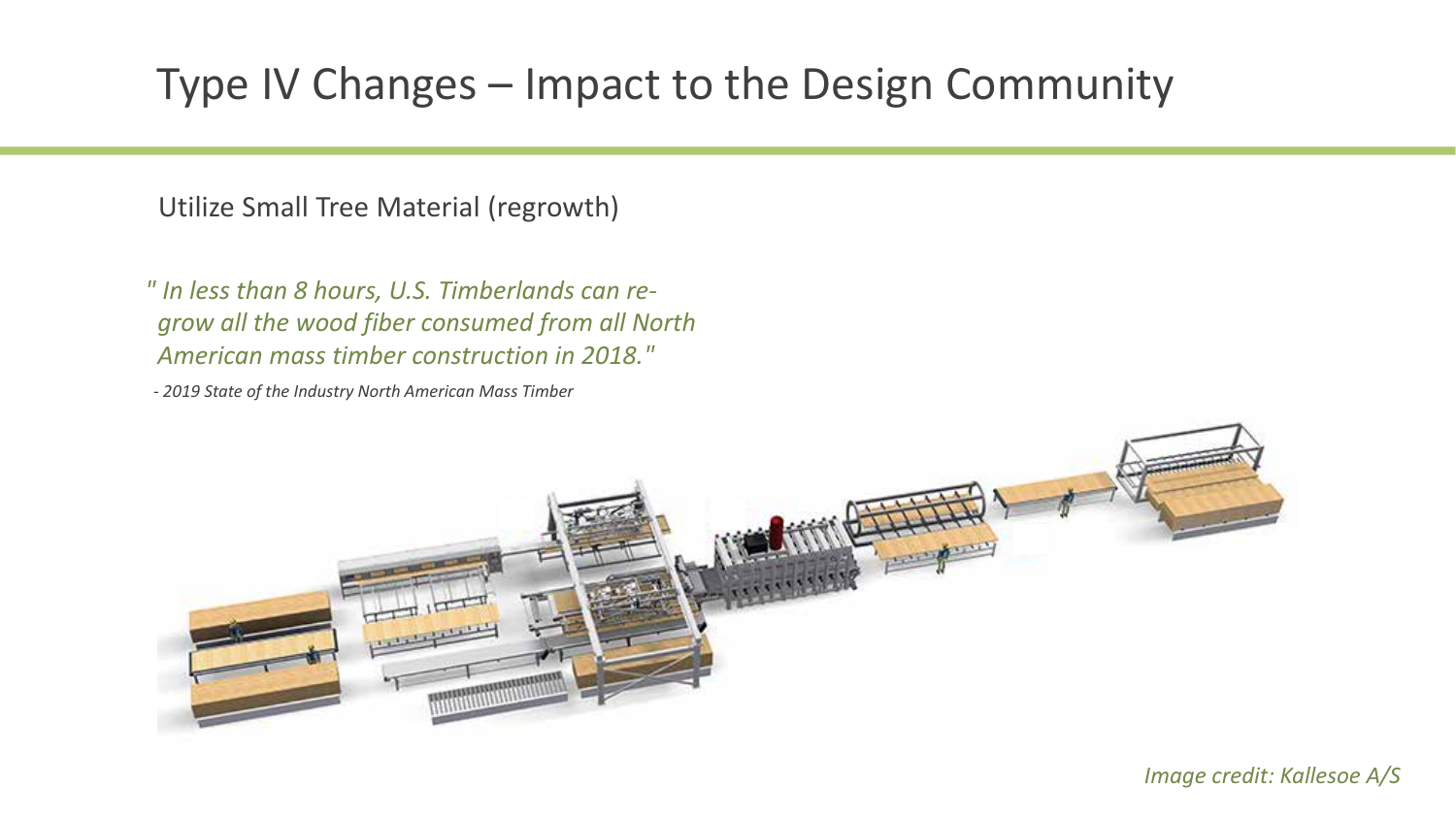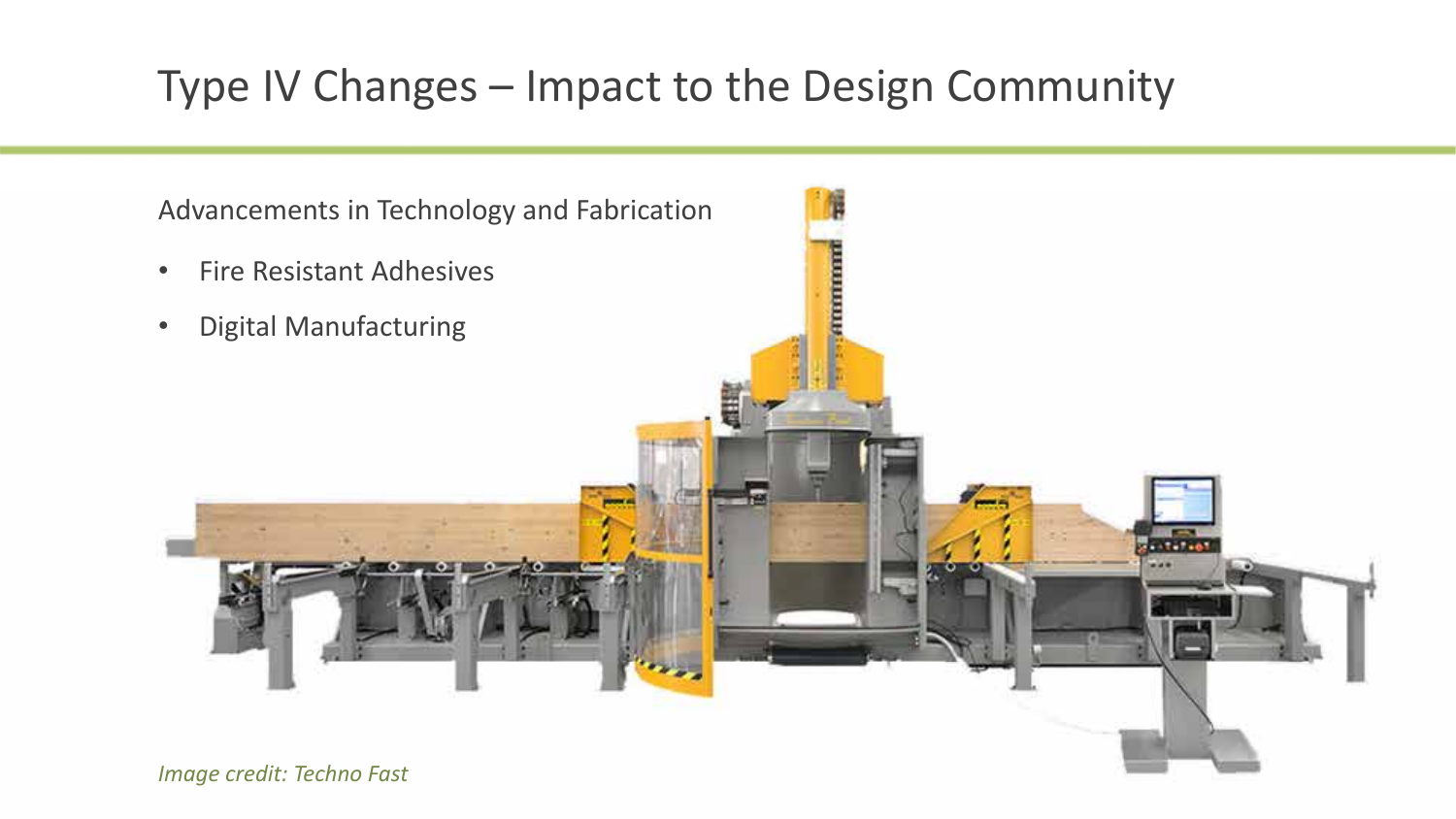Provides another material option in addition to steel and concrete for building heights above 85 feet



*Mass Timber Multi Family in San Francisco created for the Mission Housing Design Competition* | *Image credit: DLR Group San Francisco*



*Mjøstårnet by Voll Arkitekter in Brumunddal, Norway, has been verified as the world's tallest timber building at 280 ft*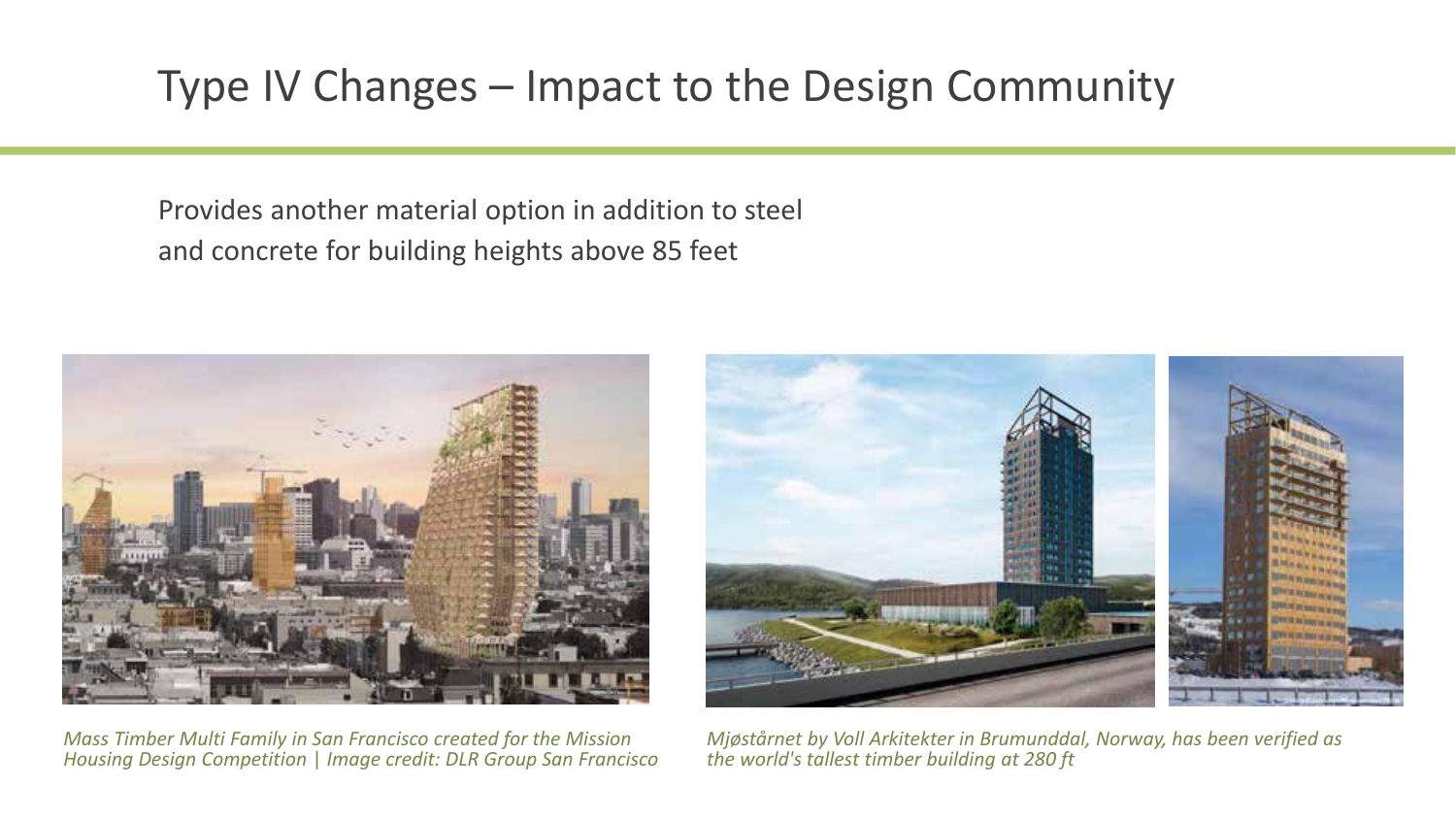## Overcoming Barriers

Emerging Industry

Re‐Envisioning Wood

Seismic Codification

AHJ Approval



*Tukwila Library* | *Coughlin Porter Lundeen International House, Sydney* | *Image Credit: HESS*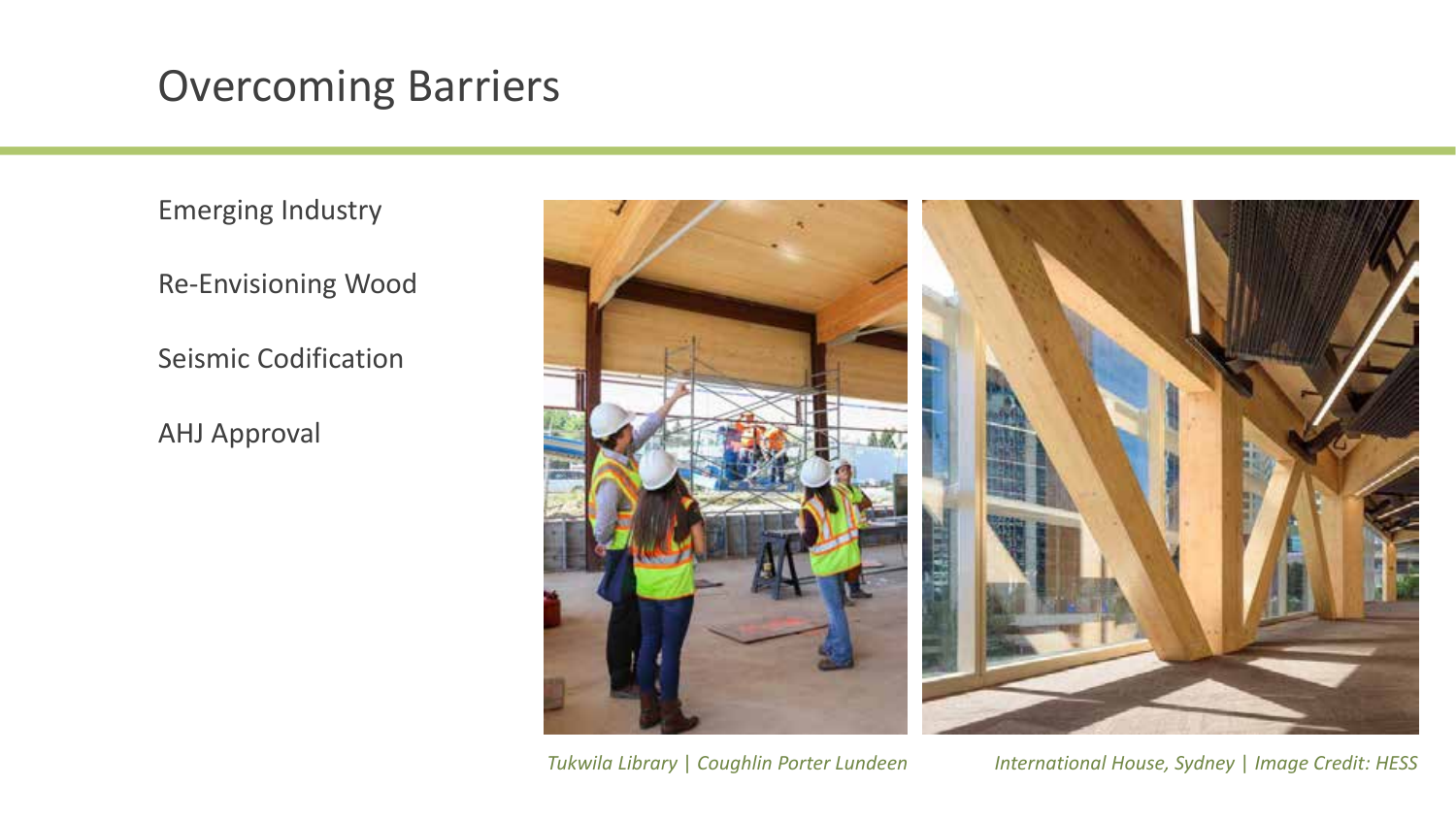### Overcoming Barriers

Supply Chain

### Industry Familiarity/Expertise

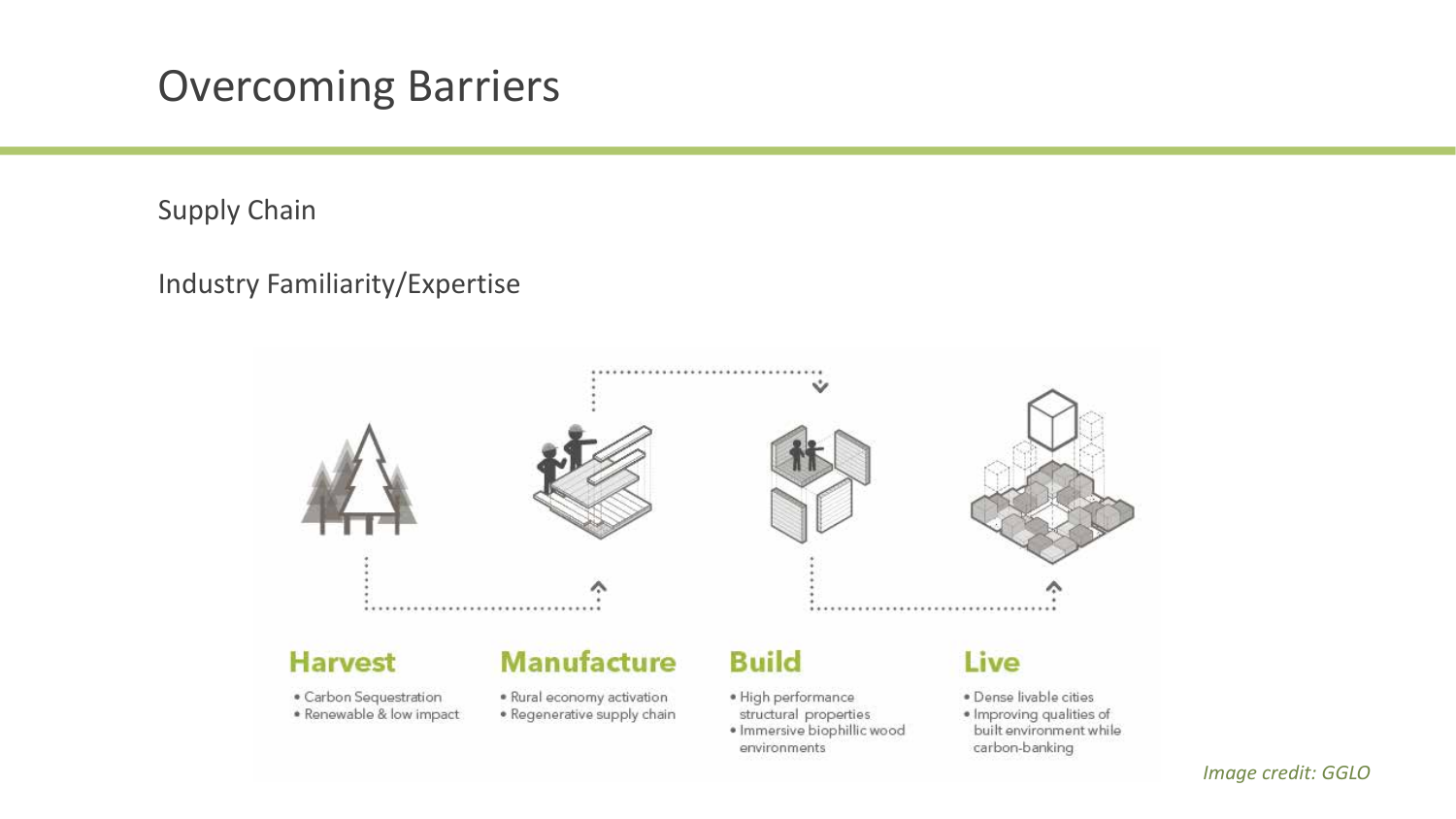# Overcoming Barriers

#### **Damage/Repair Techniques**

- $\bullet$ • Fire
- $\bullet$ Water (Rot)

#### **Tested Assemblies**

- $\bullet$ • Fire
- •• Seismic
- $\bullet$ Acoustics
- •Vibration





*Image credit: CLT Handbook Image credit: SmartLam*